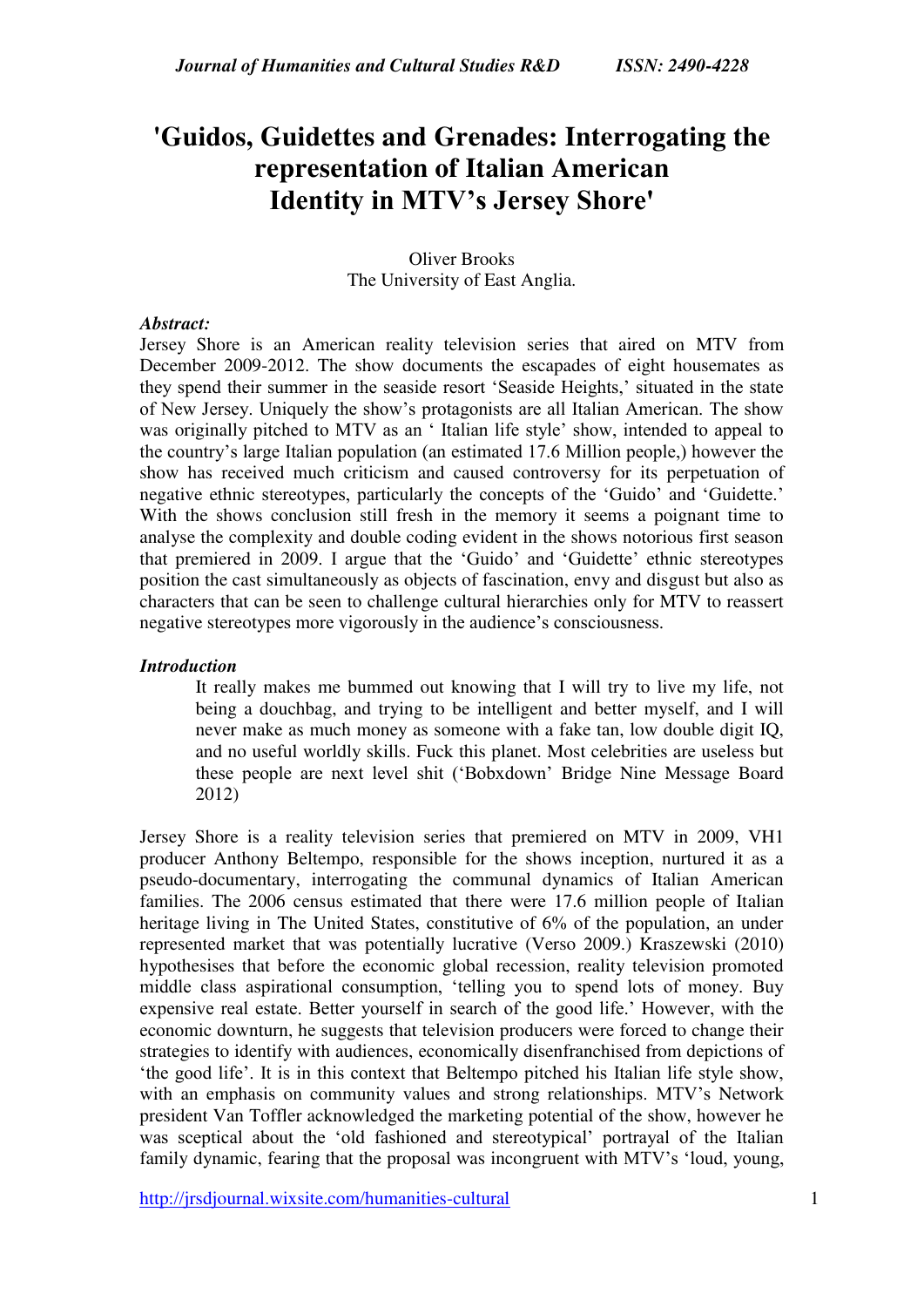bold and sexy image.' (Schneider 2011:10-11) I argue that the show is microcosmic of its production process, combustible and chaotic, a multifaceted text and the product of competing discourses that are evident within the show's first season.

Evans (2005:12-13) suggests that there are two central arguments surrounding contemporary celebrity culture that I believe to be relevant to an analysis of Jersey Shore. She suggests that celebrity culture can be lamented as a debased uncritical populism, indicative of the 'dumbing down' of contemporary culture as suggested by the ellipses, or conversely as a celebration of hedonism, the demise of elitist systems of cultural empowerment and cultural invisibility. Conducting an intertextual analysis of the first season of Jersey Shore, focusing on media reaction to the show and reactions from online fan communities, I refer to Evans's (2005) theoretical juxtaposition, illustrating its complexity as a text. As the ellipses suggest the show is regarded with great distain and MTV has received fierce criticism from Italian American action groups for its perceived exploitative representation of Italian culture, particularly its manipulation of the 'Guido' stereotype, an ideologically loaded concept that refers to the émigré status of Italian Americans. I start the paper by considering the ways in which the show approaches the 'Guido' stereotype and frames the cast, assessing the ways in which Italian cultural critics lambaste the show as cultural exploitation, drawing on Evans's (2005) definition of celebrity culture as 'uncritical populism.' However, despite the controversy caused by the show, Toffler describes it as a 'cultural phenomenon,' vindicated by the fact that it holds the record for *MTV*'s most viewed show (Gorman 2011.) Taking this into account the second half of the paper considers the show in terms of a carnivalesque celebration of hedonisms. The cast of the show have been significantly remunerated both with financial and cultural capital for their performances within the show, something that contradicts the traditional status of the Italian émigré on which the show seems to pivot. Subsequently I argue that it is possible to read the performances of the cast as self-aware celebrations of their Italian heritage indicative of Evans's (2005) second definition of celebrity culture, challenging the elitist systems of cultural empowerment and cultural invisibility that the Italian critics argue are reinforced by the show.

## *Contextualising the Tension.*

New Jersey consistently registers as one of America's wealthiest states and has one of the highest property taxes in the country. Modest properties have a starting price of over \$300,000 with yearly taxes between \$7,000 and \$17,000, while a house indicative of a middle class lifestyles: four-bedrooms, garage, sizable lawn, the type eulogized in American life style television cost between \$500,000 and \$1,000,000 (Krazewski 2010.) Consequently with the economic downturn, Jersey has experienced a mass exodus, losing large numbers of inhabitants each year. While it has always had high costs of living, many in the area speculate that the region is becoming privatized, and exclusionary (Krazewski 2010.) In this context *Snooki's* (Polizzi 2012) (one of the female protagonists) excited declaration in episode one that, 'I'm going to the Jersey Shore Bitch,' has poignancy. While the majority of reality television manipulated its content in correlation with the recession, MTV created a show that celebrated the frivolity and hedonism of youthful consumption (of goods, alcohol, bodily fluids,) a hyper manifestation of the 'good life.' While reality television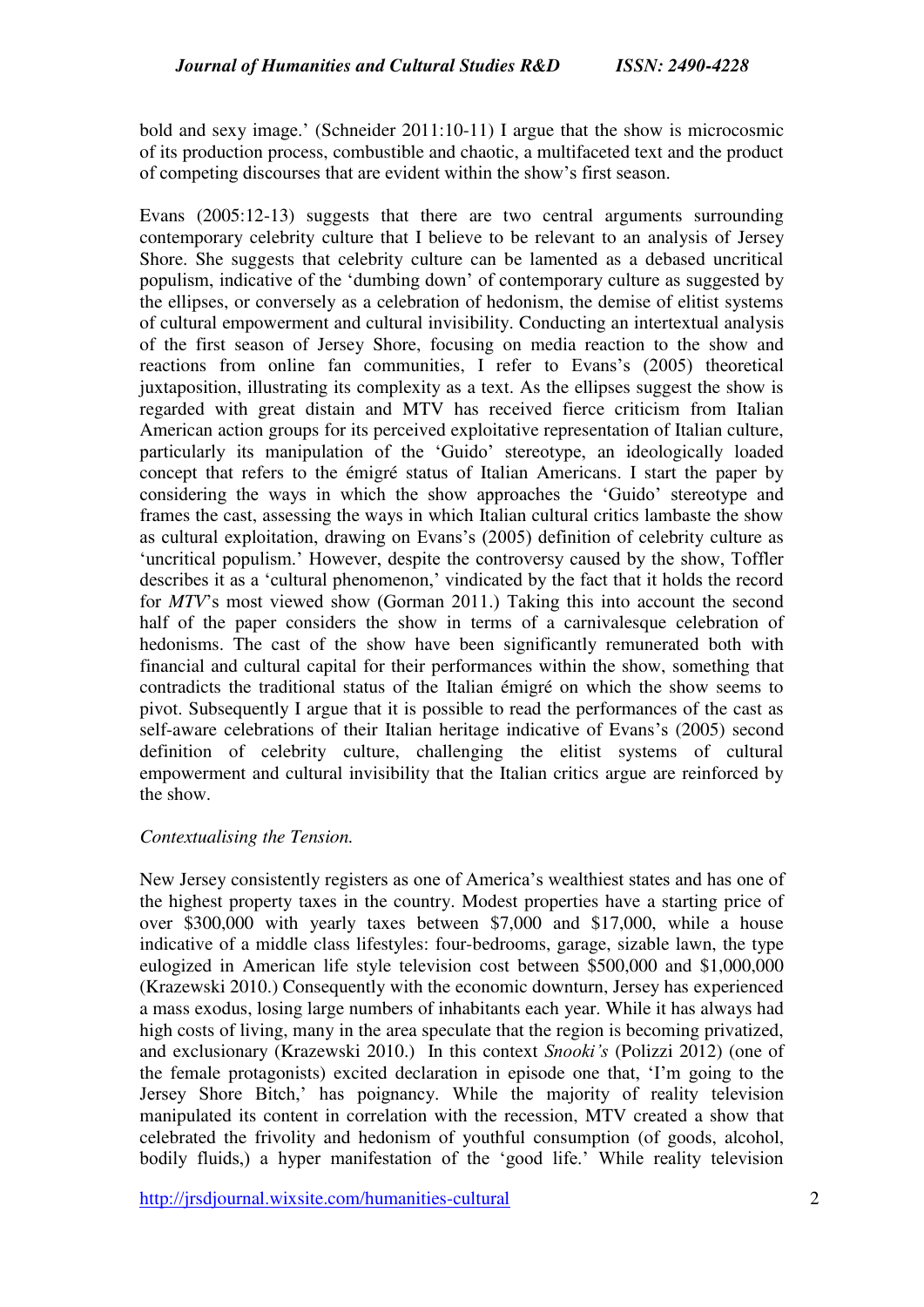traditionally promoted aspitational models of embourgeoisment, Jersey Shore seems to mark a new era of television that antagonizes its audience with images of impossible hedonism, of a lifestyle incongruent with reality. Complimentarily Tyler and Bennett (2010:275) hypothesize that 'celebrities have been depicted increasingly as exploitative, aspirational, parvenus whose public performance, we should respond to not with desire, admiration or benign interest, but rather with a pleasurable blend of contempt, envy, skepticism and prurience.' Like Evans, (2005) Tyler and Bennett (2010) suggest that audiences have a complex and contradictory relationship with celebrities. It is with this tension in mind that I offer my analysis. The cast of *Jersey Shore* are likely to be envied and lambasted for their frivolous excessive life style, however it could be argued that the text provides the audience with escapism from established cultural hierarchies and financial prohibitions.

#### *'Guido' Culture.*

This tension is complicated by the ethnicity of the participants, accentuated by to the excessive use of the term 'Guido' in the shows marketing campaign. *Pauly D* (Delvechio 2012) describes Guido culture with the acronym G.T.L, 'to be a Guido you gotta gym, tan, laundry; you gotta look fresh to death. Im a king Guido I got a tan bed in my place.' Behind his celebration of narcissism, is a history of ethnic subordination and stereotyping. Guthmann (1997) stipulates that the term derives from the Italian verb 'guidare' to drive, alluding to the foreign origin and 'otherness' of the Italian émigré. He suggests that the term invokes liminality, indicative of a low economic status and minimal social stake, a proposition that he suggests, Guido's mythically attempt to combat with displays of violence and hyper consumption (of goods and sexual partners,) attempts to acquire cultural capital and cultural centrality Guthmann (1997). As Cook (2000:107) stipulates, 'imitation comes from the desire to emulate what is felt to be superior,' or in this case, the excessive attempts to conform to the norms of American consumer society. As *Ronnie* (Ortiz-Magro 2012) muses in episode one: 'First impressions are everything. Your bank account can be low, but you always have to look fresh, you've gotta get that fresh hair cut, you've gotta cop them new sneakers.' *Ronnie's* quotation conforms to Guthmann's (1997) hypothesis, despite economic restrictions he attempts to assert his status by acts of consumption, making excessive aesthetic displays. However as Bourdieu (1984:2) theorises, 'the manner in which culture has been acquired lives on in the manner of using it,' and thus 'it classifies, and it classifies the classifier' Bourdieu (1984:6.) Acts of excessive consumption and violence position the stereotypical Guido, similarly to the Chav, as totems of bad taste. Guido culture in the show is mobilised to depict hedonistic excess, indicative of Evans's (2005) definition of celebrity culture as banal frivolity, a notion exemplified by *Sammi* (Giancola 2012) in Episode 2 'we club it up, we take care of our selves. I get tanned, get my fake nails on, get made up, put my hottest heels on and then I rock it, and If anyone has a problem, get the fuck outta' my face.'

In episode one *The Situation* (Sorrentino 2011) arrogantly suggests that, 'everyone loves a Guido, babies, cougars especially the ladies,' but MTV and the characters of the show have been the recipient of scathing criticism for their exploitation of the Guido stereotype. Prior to the shows premier, UNICO, the largest Italian American organisation in the United States, requested that MTV cancel the show after receiving complaints about its advertising campaign (Kaufman 2009). The adverts stated that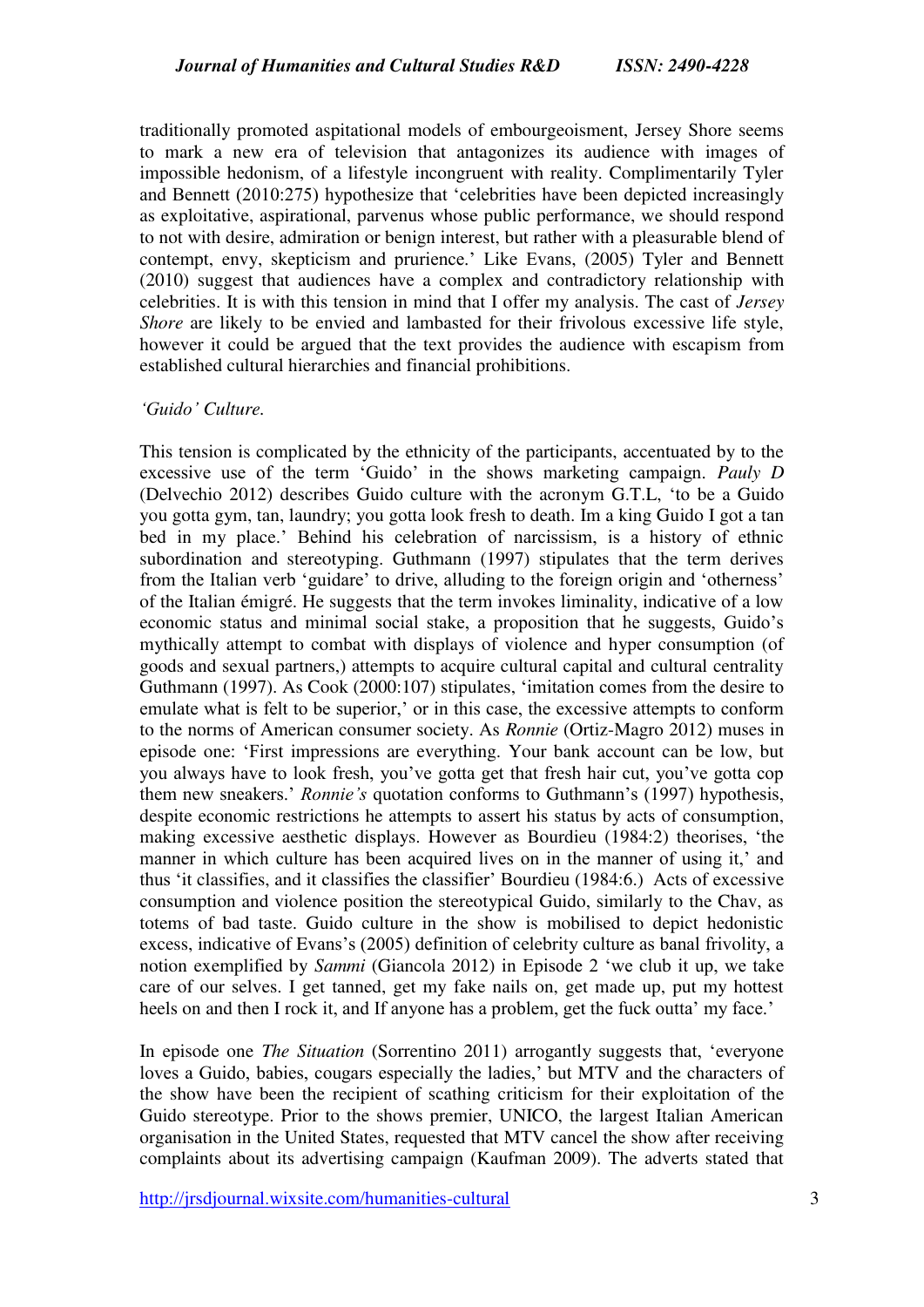the show 'followed eight of the hottest, tannest, craziest, Guidos,' (MTV 2009) directly perpetuating the derogatory stereotype, that Stasi (2001) describes as a 'deliberate cartoonish exploitation.' Describing the opening credits of the show as a 'Guido pantomime' (Stasi 2001.) The advertisements accompanying the series were similarly problematic claiming that 'the show exposes one the tri-states most misunderstood species…GUIDOS' (MTV 2009.) The word 'species' alludes to the animalistic nature of the cast, emphasising the Guido's liminality, while the word 'exposes' perpetuates a sense of danger and mystique surrounding the culture, exemplifying MTV's attempts to conform the its ' sexy, young and bold' image by offering its audience an exclusive risqué expose. UNICO branded the show as a 'direct, deliberate, disgraceful, attack on Italian Americans,' (Adams 2009) that is enacted by the explicit cultural appropriation of Italian stereotypes.

As previously suggested the stereotypical Guido life style embodies the tropes of brand MTV, a fusion of youthful party culture, with a style that has the aggression of working class street culture, a fusion exemplified by the casts trademark dance 'Beating up the beat,' 'the bass is so heavy its like the beat is hitting us so we beat up the beat, we fight back' (Guadagninia 2012.) I argue that *MTV* appropriates Guido culture in an attempt to appeal to its young audience, as the liminal status of the Guido embodies a struggle for recognition and respect, a plight applicable to the young adults that construct their target audience (12-34 year olds,) an age fraction that privileges consumption, hedonistic revolt and rebellious excess. As a result *Snooki* (Polizzi 2012) can be regarded as the perfect spokeswoman letting the audience know 'the parties here bitches.' By appropriating the Guido stereotype. I argue that MTV actively mobilizes Evans's (2005) second rhetoric of celebrity culture, its hedonistic challenge to authority. This formula has been utilized to great success, with season one consistently received the highest ratings against all cable competition among the 12-34-age range, with a season average of 2.7 million viewers per episode, making it one of MTV's most successful debut series (Seidman 2010.) However, problematically it is the cast's frivolous hedonism, embodied by their Guido personas that secured their role on the show, ironically implying that their liberation and cultural centrality is a product of their cultural entrapment.

*The Situation* (Sorrentino 2012) surmises that the only 'shit we (Guido's) care about is getting girls and going the gym,' an attitude that is evidently embraced by large (white?) sections of MTV's target audience, however the same cannot be said for the Italian critics. In a statement that evokes Evans's (2005) critique of celebrity culture, UNICO issued a statement suggesting that 'People used to go to the circus to see the freak show - that is what this will be...It will not only hurt Italians but all Americans... Their outrageous, reprehensible behaviour will make us look like buffoons and bimbos' (Del Bove, 2011.) Similarly forum poster 'Jerkstore,' (Bridge Nine Message Board 2011) laments the show for its caricature depiction of Italian culture; 'those idiots with the blowouts (slick hair like *Pauly D*) and their lip gloss, they aren't Guido's they're retards.' Evans's (2005:14) critique of celebrity culture, denounces the 'erosion of social and cultural values enacted by the market,' and this is the major criticism of the show, from the Italian community, enraged by the damaging reduction of Italian Culture to stereotypical signifiers: ' gold chains, Diamante shirts, hair gel, tan beds,' (Delvechio 2012.) As Del Bove (2011) theorises 'the show's 'stars' embody the worst stereotypes of Italians, multiplied by thousands and Americanized.' Couldry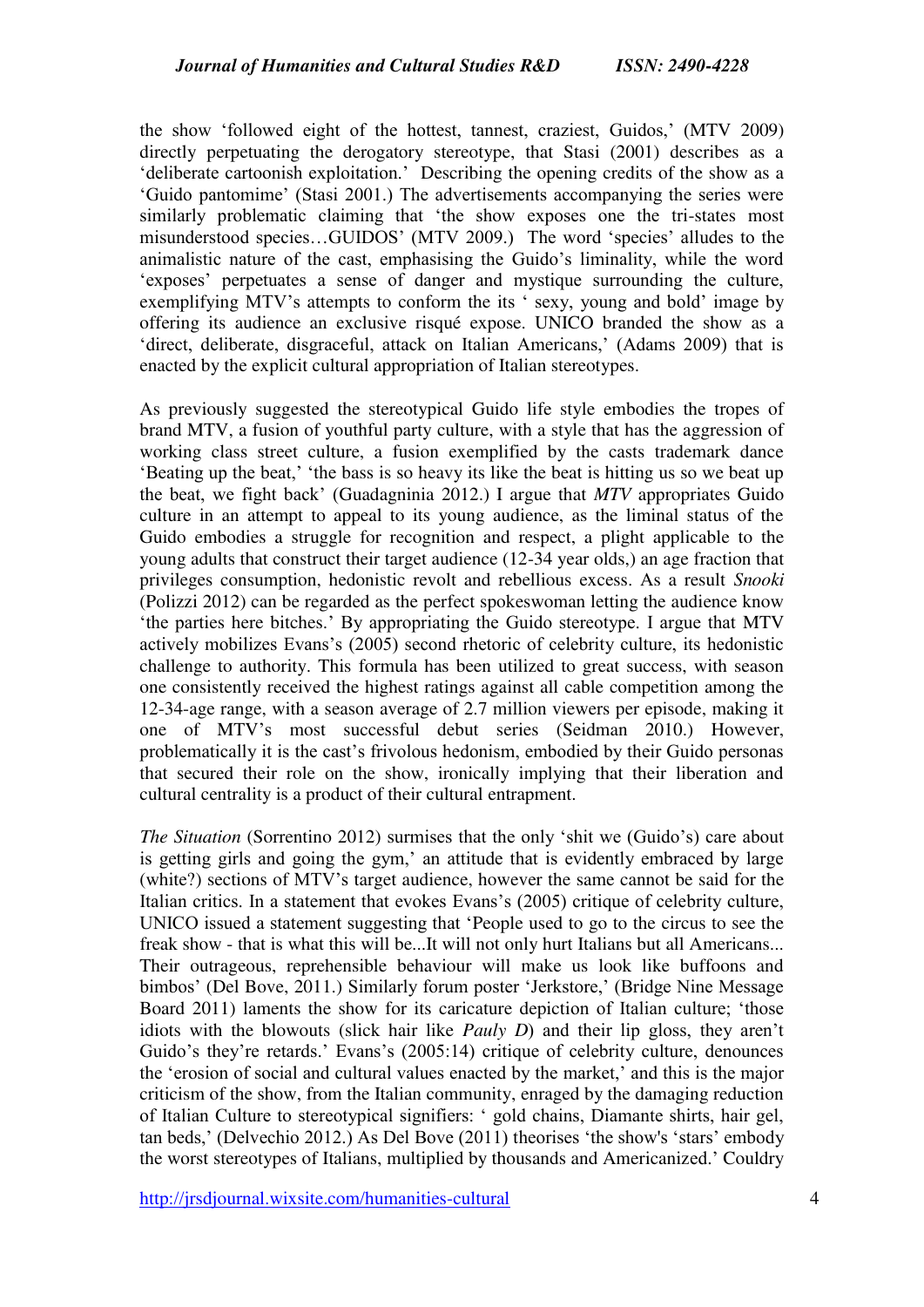(2000:101) states that 'the function of the media is to externalise ideas, images, and information for public consumption which otherwise would be available only privately,' and MTV's cultural salience ensures that their commodified guise of Italian culture maintains prominence. Richard Dyer (1977:28) argues that stereotyping is fundamental to comprehension, informing our rationale by reference to people, objects and events in terms of mass cultural recognition. As an audience we 'know' an identity by thinking of the roles they perform, stratified by forms of property, such as hyper sexuality, aggression and quirks like G.T.L. It is this intense classification of the cast that ensures that the audience comprehend their depicted social type; a type that I argue is particularly attractive to brand MTV. Italian commentators argue that MTV actively perpetuate the Guido stereotype to create a vivid, memorable, and widely recognizable caricature in which few derogatory traits are accentuated while 'authentic' tropes of Italian identity are ignored.

#### *Exploiting 'Guido' Culture?*

While Jersey Shore presents its target audience with fantastical images of rebellious hedonism, it dually evokes outrage illustrated by an Italian online poster hyperbolically suggesting that watching the show 'makes me wonder whether Bin Laden had a point,' (Pisa 2012.) This quotation explicitly validates UNICO's warning that the show is potentially harmful to wider American society, evoking alarming attitudes of large-scale intolerance. The scale of this anger seems provoked by the overall negative and highly limited value placed upon Italian culture, shrouding the Guido with negative cultural capital. Evidently class discourse permeates the show, to present the cast in a way that Orsi (1992:4) describes as similar to stereotypical depictions of African American's 'lazy, criminal, sexually irresponsible and emotionally volatile,' labels endemic of their status as social and ethnic 'others.' The tropes that Orsi identifies as markers of 'low status' are evident throughout the show; *Snooki* (Polizzi 2012) regularly stays in bed until the middle of the afternoon, and in episode 9 is only awoken by prospect of 'hot guerrilla juice heads' (macho Italian men) congregating on the beach, a notion that also emphasises her uncontrollable lust. Similarly *Angelina* (Privarnick 2012) in episode 3 refuses to work at the 'Shore Store' T-shirt shop that has been set up for them, promptly telling 'the boss' to 'go fuck yourself.' Presumably large numbers of the audience would like to do this to their nagging bosses, yet unlike *Angelina*, few would have the financial luxury to do so, emphasising the way in which the show engenders both envy and animosity towards the cast. Violence and criminality are also prevalent themes within the series. In episode 8 *Ronnie* is told to 'go back where you fucking came from,'(Jersey Shore 2012) accentuating the traditionally liminal status of the Italian émigré, a proposition that he combats by assaulting his tormentor, asserting his masculinity but dually his 'dangerous status.'

Baker and Vitullo (2001:214) hypothesise that Hollywood cinema of the 70's and 80's similarly profiteered from exploiting Italian stereotypes, particularly the criminal image of the male Mafioso, a stereotype that translates smoothly from their émigré status. They cite the *Godfather trilogy* as examples, in which *Michael Corlone's* Heroic WWII service is subverted by his incursion into the family 'business' raging a war against *Sollozzo* a drug lord who threatens the status of his family. As well as emphasising the innate aggression of Italian culture, this plot development emphasises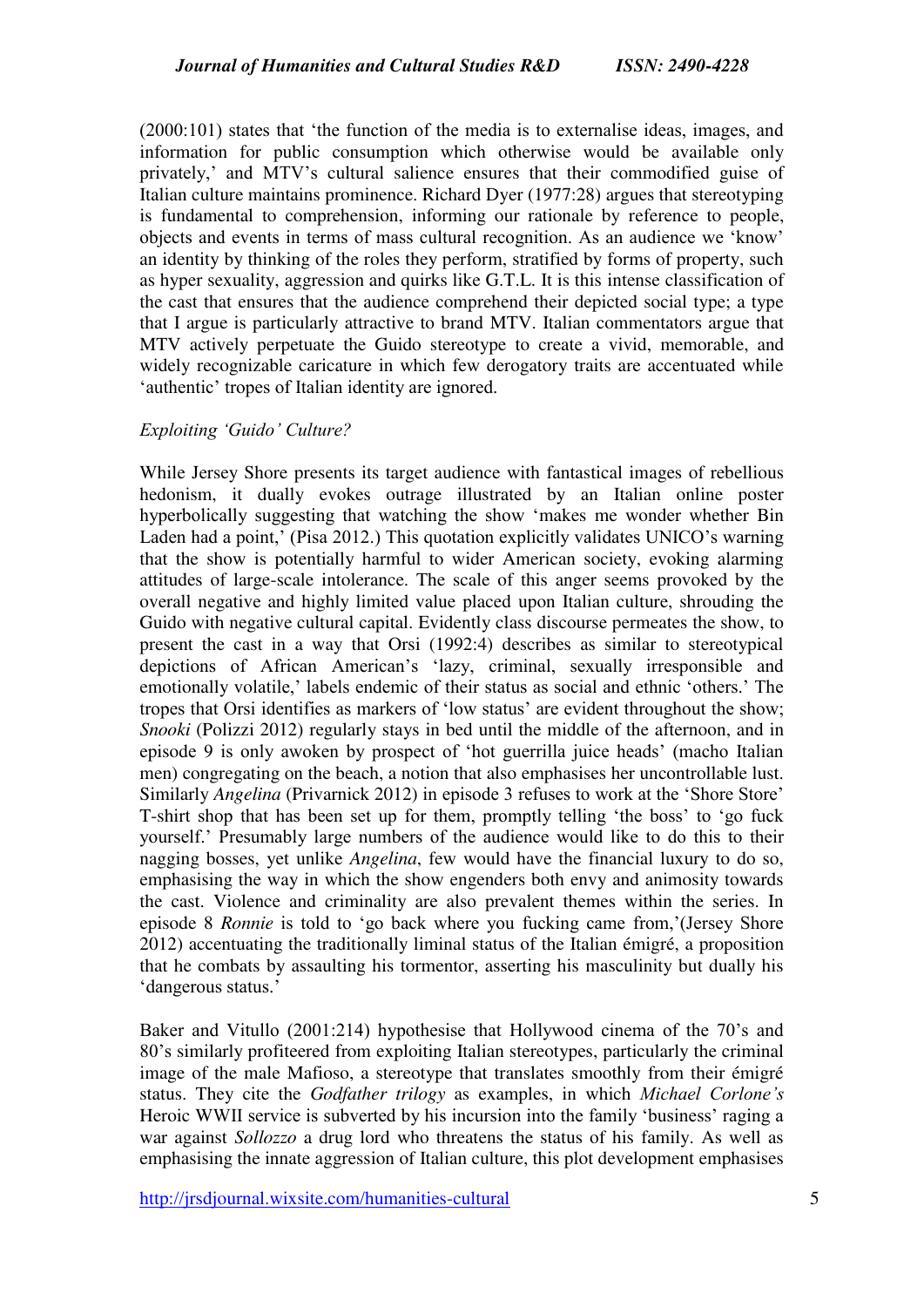the fixity of Italian identity as *Michael's* heroic national service is usurped by his acts of violence. Like the *Godfather*, violence in *Jersey Shore* is used as a marketable trope. *Ronnie* (Ortiz-Magro 2012) celebrates his knock out punch 'one shot kid, one shot.' Alarmingly this quotation is used as a title for the episode, emphasising *MTV's* role in the perpetuation of the Guido stereotypes. *Ronnie* (Ortiz-Magro 2012) subsequently informs the audience that he has no regrets about his actions, only the fact that he got caught, a line so cliché that it could have been directly taken from the *Godfather*, accentuating the fixity of Italian stereotypes as well as his contempt for law enforcement. Complexly while his actions are deplorable, he is depicted as a carefree rebel, making his character attractive to brand *MTV*, again emphasising the contradictory discourses operating within the text.

Violence and criminality is not only associated with the male characters, it is foundational to the series. In episode 4 *Snooki* is punched in the face and knocked unconscious by Brad Farro a 24-year-old schoolteacher, a position associated with high levels of cultural capital. *MTV* were strongly encouraged to omit the incident from exhibition, yet problematically the incident was emphasised and given priority in a new advertisement campaign accentuating the shows 'dangerous' notoriety. *Vinny* (Guadagninia 2012) is disgusted by the incident; 'who the fuck hits a girl I have never seen anything like that before.' Alarmingly this level of shock created by the incident, seems to be *MTV's* motivation for its inclusion in the series, the attack against *Snooki*, like Guido culture in general, used as a trope to market the show. Surely as UNICO suggests this is damaging content to wider American society. Alarmingly it could be suggested that *MTV* not only sanctioned this action but also indirectly encouraged it, via their constant damaging depiction of the cast. This notion is supported by responses to the incident by online posters; 'samtasia69' (IMDB Message Board 2010) suggesting, 'she deserved it the annoying bitch,' while 'ZolfWang' (Bridge Nine Message Board 2011.) suggests 'that put her in her place.' These reactions are clearly the product of animosity and disgust, feeling that Ahmed (2004:84) suggests are fostered 'by constant images of bad taste,' images that the critics suggest *MTV* purposefully circulate. Taking the Cultural position (a teacher) and ethnicity of the attacker into account, the episode can be interpreted as a direct attack on the lifestyle of the cast, particularly their damaging challenges to established cultural hierarchies. The action of Farro and the vindication of his action by online posters alludes to Little's (1973:84) theory that celebrity narratives are like the staging of a class pantomime, through which the establishment of social hierarchies and processes of social abjection (punishment for sexual and social transgression – such as excessive sexuality and aggression enacted by the Guido's) are acted out figuratively. The blow that knocked *Snooki* to the ground can subsequently be interpreted macrocosmically as a racalized class attack, retaliation by consensual society particularly by those like Farro with tradional levels of cultural capital, fighting to maintain a 'legitimate' social order.

Ahmed (2004:84) suggests that: 'when thinking about how people become objects of disgust, we can see that disgust is crucial to power relations…disgust at that which is below, functions to maintain the power relations between above and below, through which 'aboveness' and 'belowness' become of particular bodies, objects and spaces*.*' It would appear that the constantly negative depiction of Guido culture has desensitised the audience to such blatant attacks and the exploitation of Italian culture,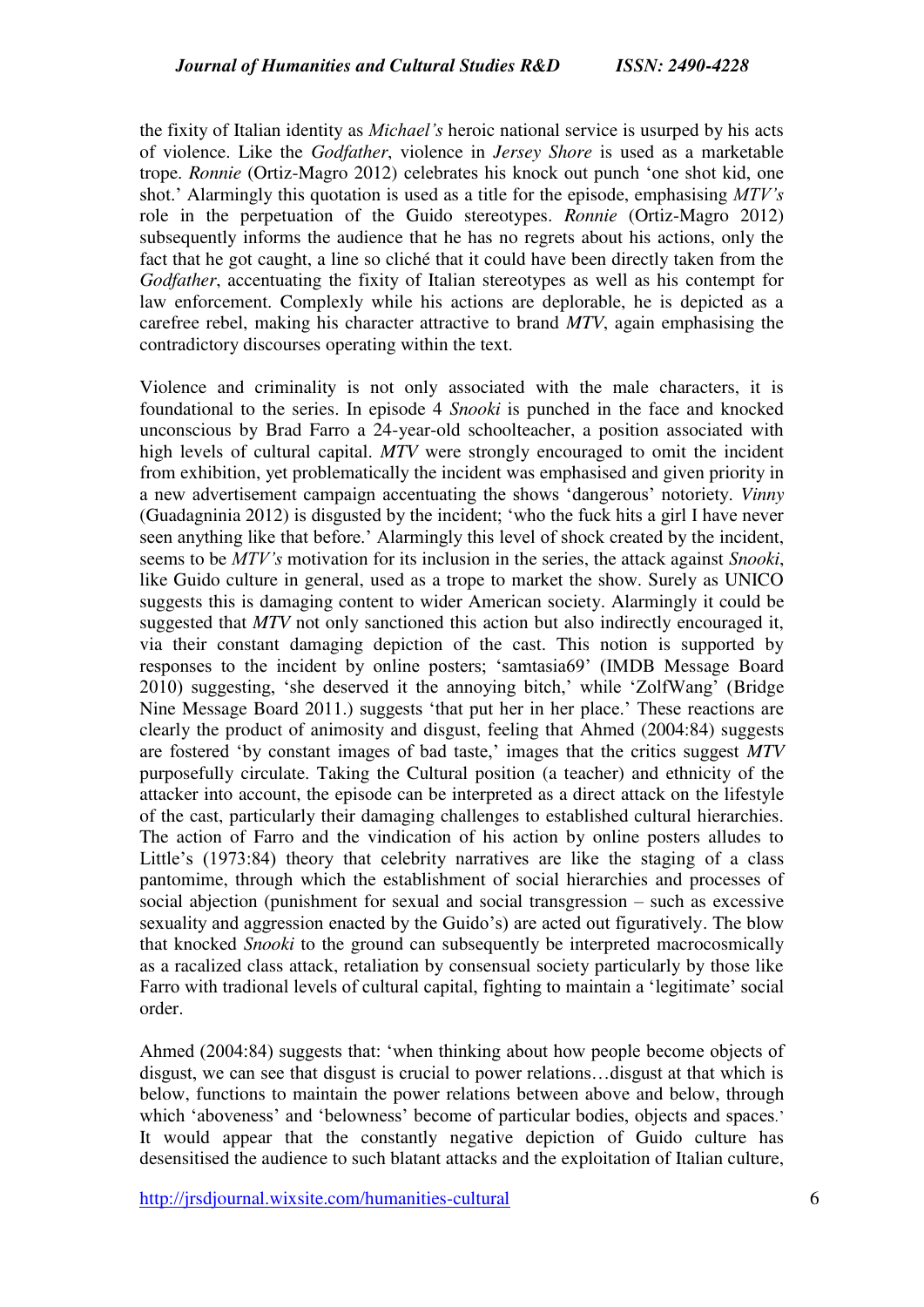as Bourdieu (1984:6) suggests naturalising distinction. This distinction enables *MTV* to create feelings of shock and animosity, contempt and envy, contradictionary reactions that create an addictive fascination with the show, as online poster 'Samzongb' (About New Jersey Message Board 2010) suggests, 'the show is trash, the characters are some of the worst scumbags I have ever seen, but it is so addictive.'

#### *Creating Distinction*

While it seems apparent that *MTV* perpetuates the 'bad taste' of Guido culture to create a marketable distinction, I argue that critics of the show employ similar methods of distinction to perpetuate the difference between Guido and 'authentic' Italian culture. Bourdieu (1984:63) suggests that those with legitimate taste are 'required to express a status-induced familiarity with legitimate culture,' therefore critics positioning themselves in opposition to the show, seem to be making attempts to emphasise their 'legitimate taste.' This idea is emphasised by Stasi, (2009) who writing for the *New York Post* vehemently defends 'authentic' Italian culture:

'We Italian-Americans are not untrained house pets that exist for the amusement of others. My daughter is a cum laude graduate of Wellesley College, award-winning CEO of her own tech company and a blogger for the Huffington Post; my brother is a scientist and engineer; my cousin was the active-duty, career Army officer who brought all the troops into Ground Zero on 9/11. We do not say 'fuhgeddaboutdit' nor are we in waste management. We are, however, very much a typical Italian-American family with not a gel-haired thug for miles around.'

Bourdieu (1984:66) suggests that 'symbolic goods, especially those regarded as the attributes of excellence are…. the ideal weapons in strategies of distinction,' and by juxtaposing her family to the shows cast, Stasi (2009) attempts to accentuate their cultural legitimacy. She initially subverts the animalistic 'othering' of the Guido depicted in the advertising campaigns, via acts of domestication that challenges the way in which liminal 'dangerous' stereotypes are mobilised in the show. She also accentuates the intellectual capital of her daughter and brother, a proposition that alludes to their economic status, challenging the ellipses that lambastes the Guido's 'double digit IQ'. Similarly the reference to the status of her cousin as a 9/11 hero combats the stereotypical depictions of Guido's as 'lazy,' without a social stake, working opositionally to the way in which *Michael* is depicted in *The Godfather*. Stasi (2009) describing her cousin as a national hero, fighting to maintain consensus rather than directly threaten it. I argue that part of the appeal of *Jersey Shore* is the way in which it creates an opposition between the Guido and the audience, as Tyler and Bennett (2010:375) suggest, evoking contradictory emotions that create a complex fascination with the show. By emphasising the distinction between the 'bad taste' of the Guido and the 'legitimate culture' of her Italian Family, Stasi (2009) dispels the myth of *MTV's* depiction of Italian culture, yet ironically helps to create a feeling of animosity towards the cast that can only be harmful to the wider Italian population.

## *Celebrating Hedonism*

http://irsdiournal.wixsite.com/humanities-cultural 7 Despite the criticism directed at the show, I maintain that *Jersey Shore* is a complex, contradictory text, as Krazewski (2010) suggests '*Snooki* and *The Situation* make me both laugh and roll my eyes at the same time.' Thus far I have predominantly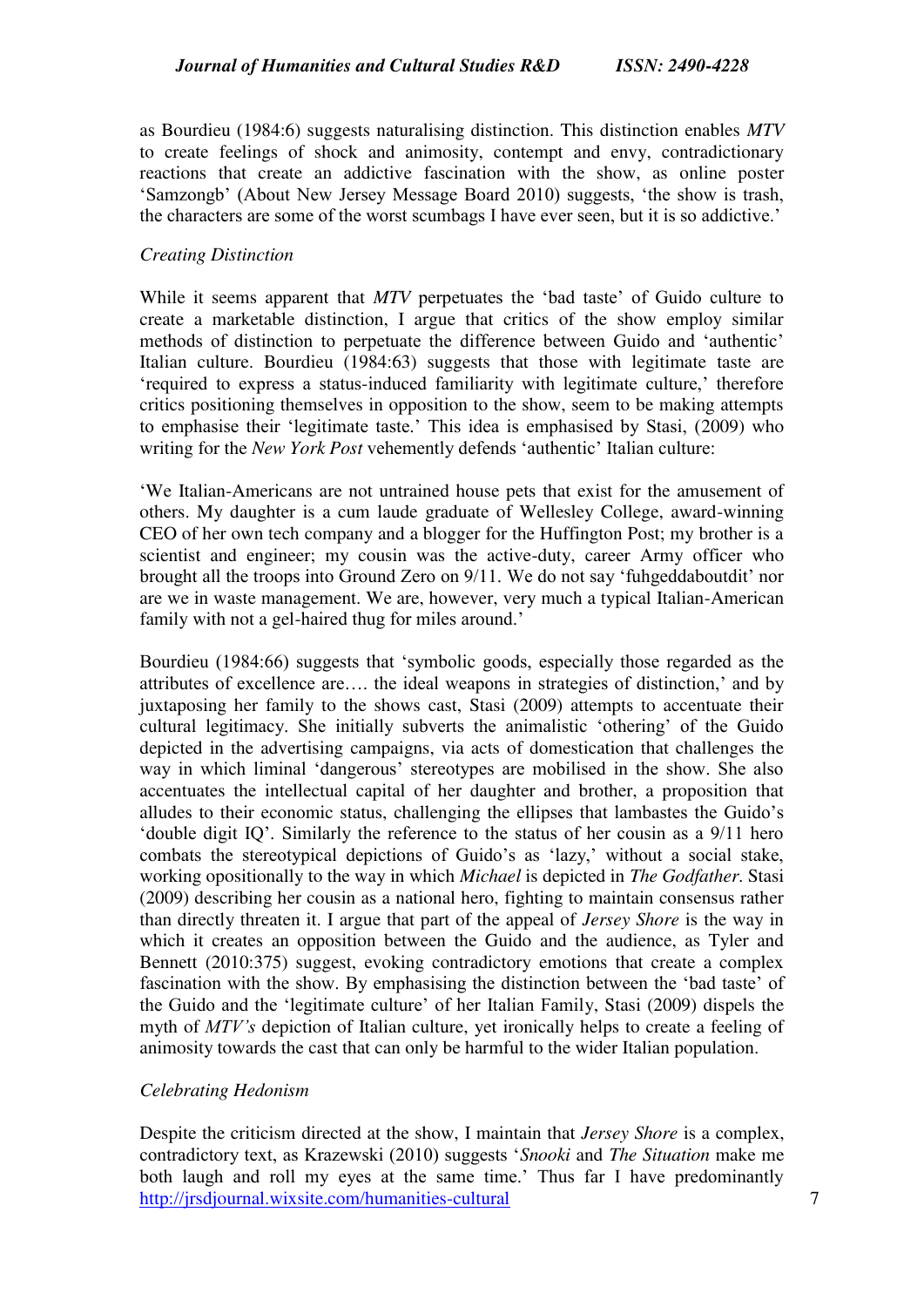focussed on Evans's (2005) critique of celebrity culture as a 'dumbing down' of society enacted by *MTV's* stereotypical appropriation of Italian culture, yet it is similarly possible to interpret *Jersey Shore*, as a celebration of hedonism. Despite the way in which Guido culture is used as a marketable trope, the show directly challenges the traditional cultural invisibility of the Italian émigré giving the cast cultural saliency. Defending the show, Toffler suggests, 'the cast takes pride in their ethnicity. In fact, it is a key driver of how they bond with each other and self-identify. They refer to themselves as 'guidos' in a positive manner' (Adams 2009.) Taking this into account it is possible to suggest that alternatively, *Jersey Shore* can be interpreted as a carnivalesque celebration of a traditionally subordinated culture. Rowe (1995:32) describes the carnivalesque as the social and literary tradition, which, more than any other, expresses the dynamic nature of language and the relativity of power. In this context the cast's use of the word 'Guido' can be interpreted as creative cultural appropriation, similar to the way in which Jacobs (2002:15) suggest that African Americans have appropriated the word 'ni\*\*er.' While I think that it is difficult to ignore the cultural and historical discourses associated with each term, it is conceivable that the show has added a new level of context and depth to the Guido discourse, particularly giving the culture mainstream representation, which combats its traditional liminality. Rowe (1995:33) suggests that the carnivalesque 'challenges the institutions and structures of authority, through inversion, mockery and other forms of travesty.' If as Toffler (Cited Adams 2009) suggests, the characters have appropriated the stereotype for their own empowerment, then it is possible to interpret their caricature performances as self-aware celebrations of their traditional liminality.

As Bakhtin (1984:251) theorises the carnival is the place for working out 'in a concretely sensuous, half-real and *half-play acted* (my emphasis) form, a new mode of interrelationship,' a proposition that gives the cast creativity, rather than depicting them as corporate dupes. Toffler (Cited Schneider 2011:10-11) suggests that he looked for 'candour, boldness, and a chaotic and combustible mess,' in the shows auditioning process, implying that the casts adherence to their Guido stereotype was integral to their selection. Taking this into account it is possible to regard Guido culture, a culture traditionally shrouded in negative culture capital, as the vector of the cast's empowerment, giving the disenfranchised community the salience that Beltempo traditionally envisaged. Bakhtin (1984:123) theorises that the carnivalesque 'combines the sacred with the profane,' in relation to the show, the sacred: cultural centrality and economic capital is procured via adherence to a profane performances. The audience growth for the show ensured that the cast recieved significant economic rewards antithetical to their Guido status. With earnings for public appearances, and money for his role in *Jersey Shore* Season 3 (rumoured to be \$60,000 an episode) *The Daily Mail* suggests that *The Situation* amassed an individual fortune of \$5 Million in 2010, a figure subsequently eclipsed after the cast were given a pay rise to \$100,000 an episode from 2011. Taking this into account it seems feasible to suggest that *Jersey Shore* is as much a 'populist utopian vision of the world seen from below...a festive inversion of hierarchy,' (Stallybrass & White 2002: 294) as the banal populism inferred by Evans (2005.) Indeed Salazar (2011) celebrates the show as the manifestation of the American Dream: 'America – the land of opportunity. No where else in the world could a 4'9" troll named *'Snooki'* who uses inordinate amounts of hairspray and tanning spray become a millionaire doing absolutely nothing.' Perhaps the most obvious example of the shows carnivalesque suspension of hierarchal rank is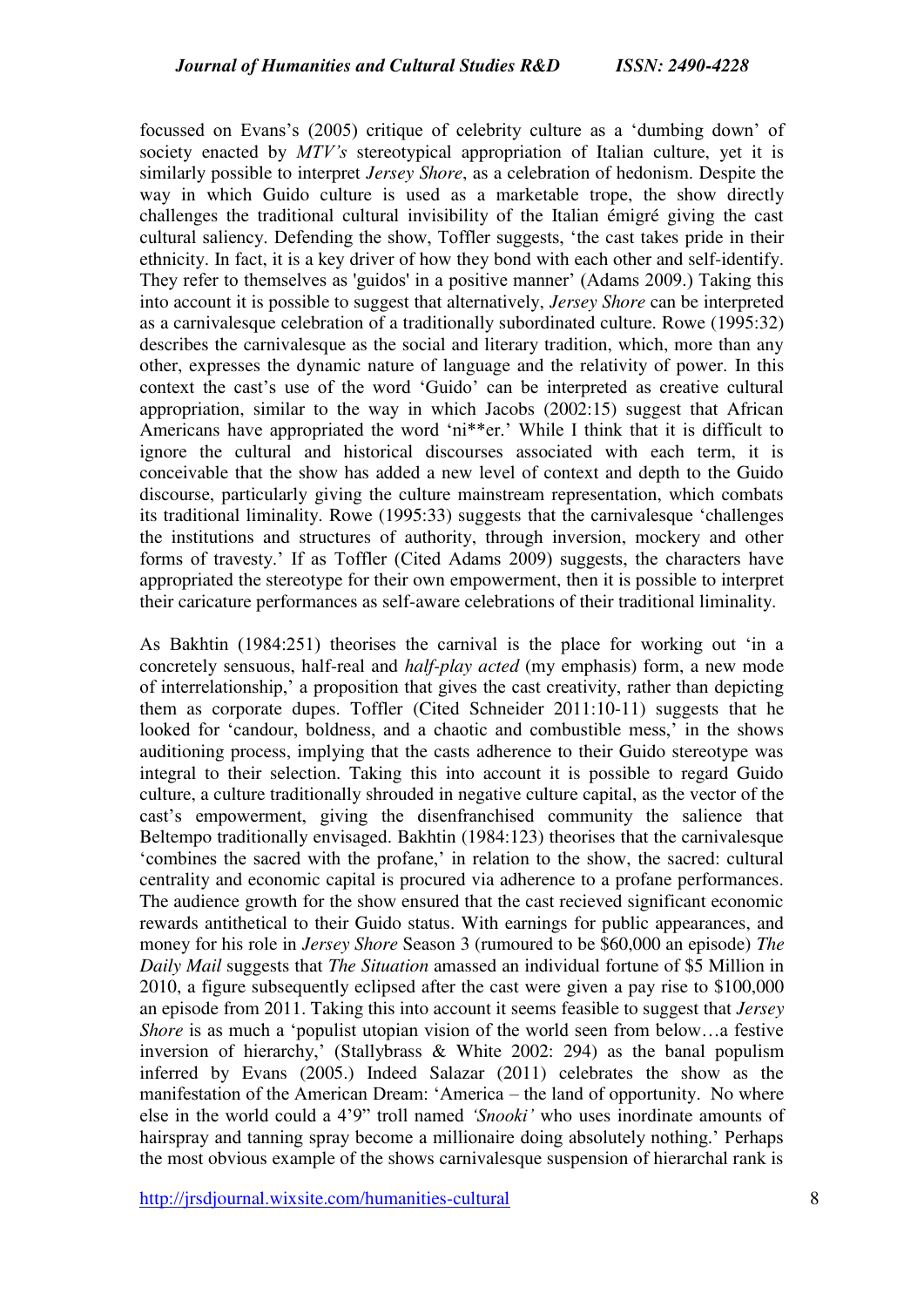the fact the *Snooki* was recently paid \$2,000 dollars more than Nobel Prize winning author *Toni Morrison* to speak at Rutgers University, an event that provided a challenge to the established order from below but also signifies a relaxation of social barricades, in which a individual of 'bad taste' and low levels of cultural capital was actively encouraged to lecture at an institution of high culture.

It is apparent that other elements of the show are being embraced by mainstream society, particularly 'shoreisms' catchphrases and words popularised by the cast. While the show presents the phrases as innate properties of Guido culture, I suggest that they demonstrate the casts carnivalesque self-awareness and creativity, as the terms they use stereotypically compliment their enacted personas. *Mike (The Situation) Vinny* and *Pauly* refer to themselves as '*M.V.P'* an abbreviation of the term 'most valuable players,' mobilising the stereotype of the Italian lothario. Accordingly, *M.V.P* have a scale for rating women; and as season 1 suggests, if woman are perceived to be (semi) attractive they are invariably asked if they are '*D.T.F'*: 'Down to 'Fornicate'.' This is a sport for *M.V.P* and the rivalry is comically epitomised in episode 9 when *Situation* boasts that he gets girls home every night, a proposition challenged with the accusation that he 'would fuck a Gatorade bottle' (Guadagninia 2012.) *Vinny* (Guadagninia 2012) suggests, much to *Situation's* dismay that the majority of his conquests are '*grenades'*, a term used to describe unattractive women, an accusation that *Situation* (Sorrentino 2012) rebukes by suggesting that *Vinny's* conquests have been '*grenade launchers*,' unattractive fat girls. The terms used by *M.V.P* allude to warfare and violence, epitomised by a conversation between *Situation* and *Pauly* in episode 6 in which *Pauly* is asked to 'take a grenade for the general' (Sorrentino 2012,) distracting the unattractive friend so *Situation* (Sorrention 2012,) can 'smoosh smoosh.' Evidently the language of warfare mobilises the aggressive stereotypes associated with Guido culture, yet the casts seem to perpetuate it with self-awareness. Rather than describing them as dupes of the culture industry, I suggest that they knowingly perpetuate their stereotypical personas to create marketable spectacle, attempts to procure 'sacred' properties from 'profane' performance. Like *Snooki's* invitation to Rutgers, the popular use of 'shorisms' indicated by there wide use online, accentuates the extent to which the culture challenges established hierarchies, as Guido slang permeates into everyday conversation, exemplified by poster 'Maztax' (Sound Opinions Message Board 2011) decrying the amount of 'grenades in Virginia.'

## *'Guidettes'*

While the male characters express a carnivalesque lexical creativity, I argue that the female characters challenge established gender roles with their carnivalesque performances of Italian Feminity. McDonald (2002:155) describes the stereotypical Guidette, as sexually overt, comic fools, defined by their 'big hair, pantsuits, gold jewellery and thick Brooklyn accents,' a description that explicitly applies to the entire female cast. In episode 6 *Snooki* is mocked for her choice of outfit; 'what the hell are you doing wearing a Halloween costume?' (Jersey Shore 2012.) Emphasising her bad taste as a source of humour. However Bennett (2005:95) suggests that 'fashion is a new means of forging new collective identities,' alluding to its ability to provide the individual with creativity methods of self-invention. In this context I believe that the casts collective adherence to the Guidette image can be interpreted as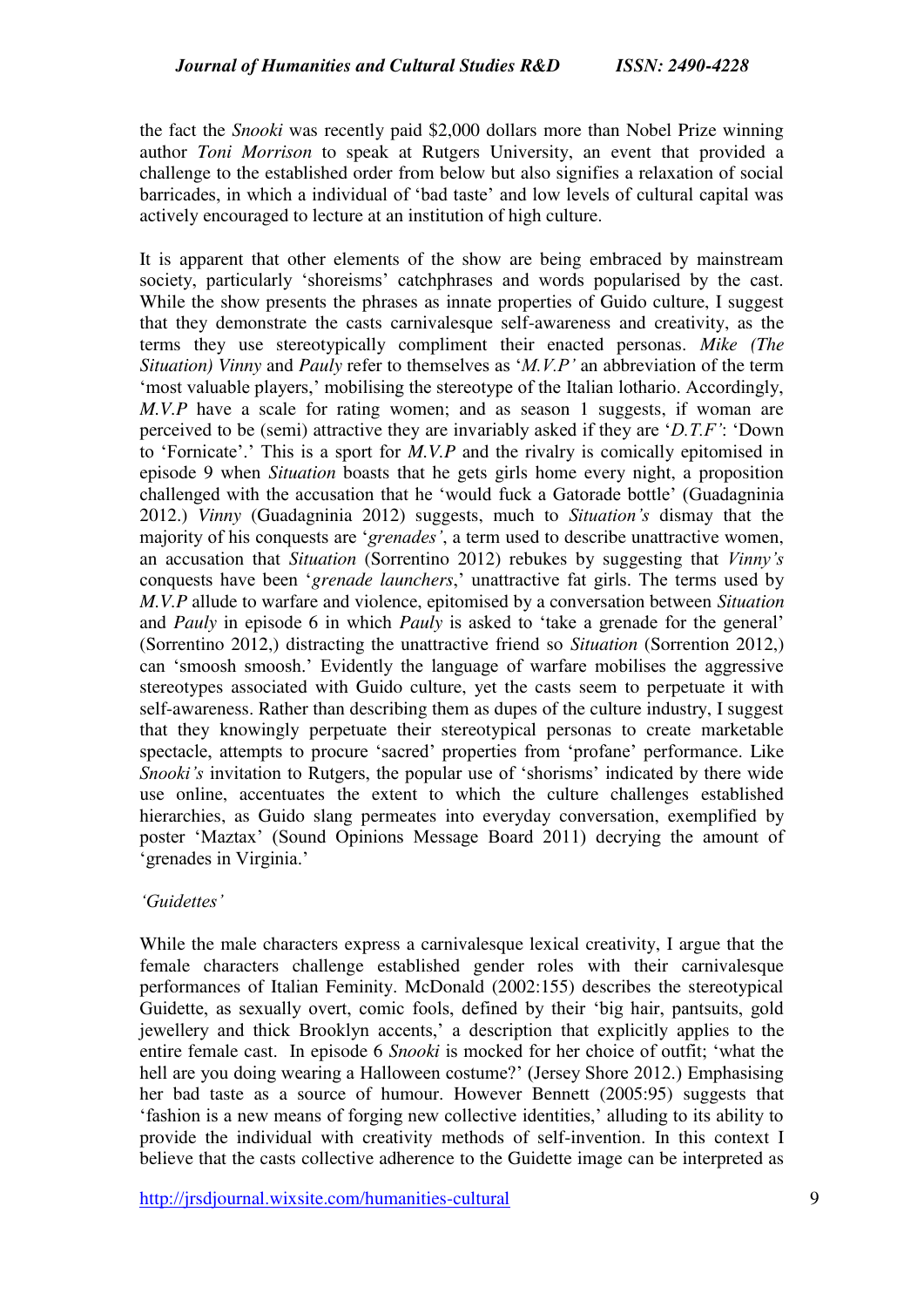a carnivalesque 'half-real and half-play acted' celebration of their cultural liminality, that challenges both their ethnic subordination, and macrocosmically the role of middle class women. Rowe (1995:32) in her analysis of *Miss Piggy* suggests that the carnivalesque woman 'shows the cultural ideals of femininity to be both artificial and comical through her exaggerated performance of them,' a premise that I believe is applicable to the Guidettes. She stipulates that *Miss Piggy's* performance revolves around the precariously combined qualities of 'excessive femininity and a wicked right hook,' (Rowe 1995:30) sexuality and aggression, the vectors of empowerment used by *M.V.P*. The combination is exemplified by *Sammi* (Giancola 2012) who describes herself as 'the sweetest bitch you will ever meet,' and *Jwow* (Farley 2012) who in episode 2 suggests 'after I have sex with a guy I rip their heads off,' emphasising her lust and physical threat. The fact that both sexes utilise the same character tropes, alludes to the falsity of innate gender roles, but also that both sexes act with self-awareness in mobilising the stereotypes of their Italian culture. Like *M.V.P* the Guidettes actively hunt for sexual partners, with *Snooki* (Polizzi 2012,) in episode 3 standing on a podium at a club demanding all of the 'hot Guido's to come and get me.' As *Pauly* (Delvechio 2012) suggests 'Guido girls act like they have pots of gold in their draws and they wanna share.'

While the Guidettes seem to enact the role of the carnivalesque women, alluding to the falsity of middle class feminine ideals, the roles that they perform are still highly regulated. The Guidettes can be interpreted as the ultimate post feminists; revelling in the gains of second wave feminism, yet post feminism, like *Jersey Shore,* is a contested contradictory topic, that Taker (2006:411) suggests, describes 'gender within the terms of both liberation and celebration on the one hand, regression and backlash on the other.' While the characters revel in their sexual autonomy, contradictorily it could be suggested that not only are they perpetuating their Guidette stereotype but also the ultimate male fantasy. *Jwow* particularly, has become an online sex symbol, with many posters expressing their desire to 'smoosh' her, creating fan art in which she is placed in various sexual scenarios. It could be suggested that in some respects this is empowering, due to her ability to control the male gaze, enhancing both her cultural centrality and financial status; (she is rumoured to have been offered \$1 million to appear in *Playboy)* however she is still objectified as a sexual object for the male gaze, dispossessed of the creativity and strength associated with the carnivalesque woman. McRobbie (2007:27) suggests that post feminism dupes women into thinking that they can become powerful via adherence to a theatrically signified sexuality, while leaving them passive, less able to address the operations of power that leave them subjugated in wider society. I argue that this notion is applicable to the cast; the female characters have significantly improved their individual circumstances by emphasising their Guidette performance, yet it could be suggested that their performance not only perpetuates negative cultural stereotypes but is harmful to women in general.

# *Conclusion*

Using intertextual analysis, I have looked to highlight the complex double coding of Jersey Shore and its reception. I argue that the Guido and Guidette ethnic stereotypes perpetuated by the show position the cast simultaneously as objects of fascination, envy and disgust but also as characters that can be seen to challenge cultural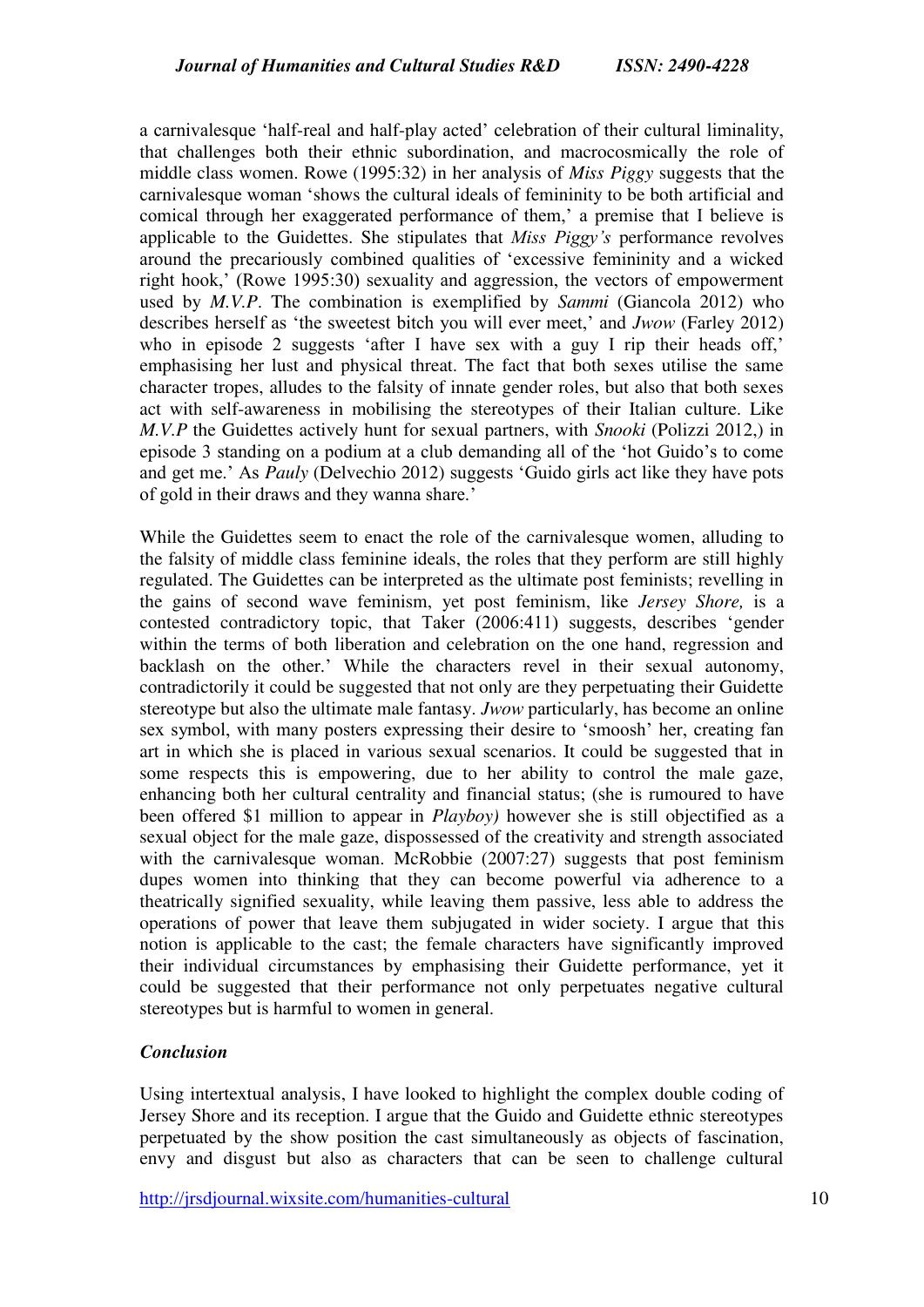hierarchies only for *MTV* to reassert these hierarchies and stereotypes more vigorously in the audience's consciousness.

As I have suggested a carnivalesque reading of the show would indicate that the cast embrace their Guido roles, utilising the platform provided by *MTV* to stage a performance in which they challenge both economic and cultural hierarchies, antithetical to the stereotypical status of the Italian émigré. However, as McRobbie (2007:27) suggests with post feminism, it is important to remember that the autonomy afford to the cast is a sanctioned transgression, that in this case fundamentally benefits brand *MTV*. As Stallybrass and White (2002:295) suggest, complexly the carnivalesque humiliates and mortifies, but also rewards, a duality that Bakhtin (1984:124) suggests is encapsulated by 'the primary carnavalistic act, the mock crowning and subsequent decrowning of the carnival king.' Like this ambivalent carnival image, I argue that *Jersey Shore* is a complex and multifaceted text that can be regarded as both banal exploitative populism and a carnivalesque celebration, in which the cast experience both reward and humiliation, 'crowing' and 'decrowning.' It is the multifaceted nature of the show that I believe makes it so popular engendering a complex fascination with its audience, enabling it to be analysed in relation to both of Evans's (2005) double coding of celebrity culture. While a carnivalesque reading of the show alludes to the creativity of the cast, as Bakhtin (1984:125) stipulates carnival 'absolutises nothing, but rather proclaims the joyful relativity of everything.' Taking this into account I argue that the show only provides the cast with a guise of freedom while facilitating the continuation of social orthodoxy, as indicated by much of the response from online message boards, in which the liminal status of the Italian émigré is upheld. Fundamentally *MTV* maintains economic supremacy despite the individual gains of the cast, which in this context can be regarded as the product of hegemonic concessions. Ironically it is the joyful relativity perpetuated as an innate quality of Guido culture the makes the show marketable, as I have suggested, ironically positioning the cast's cultural liberation as a product of their entrapment. *That* is the real situation.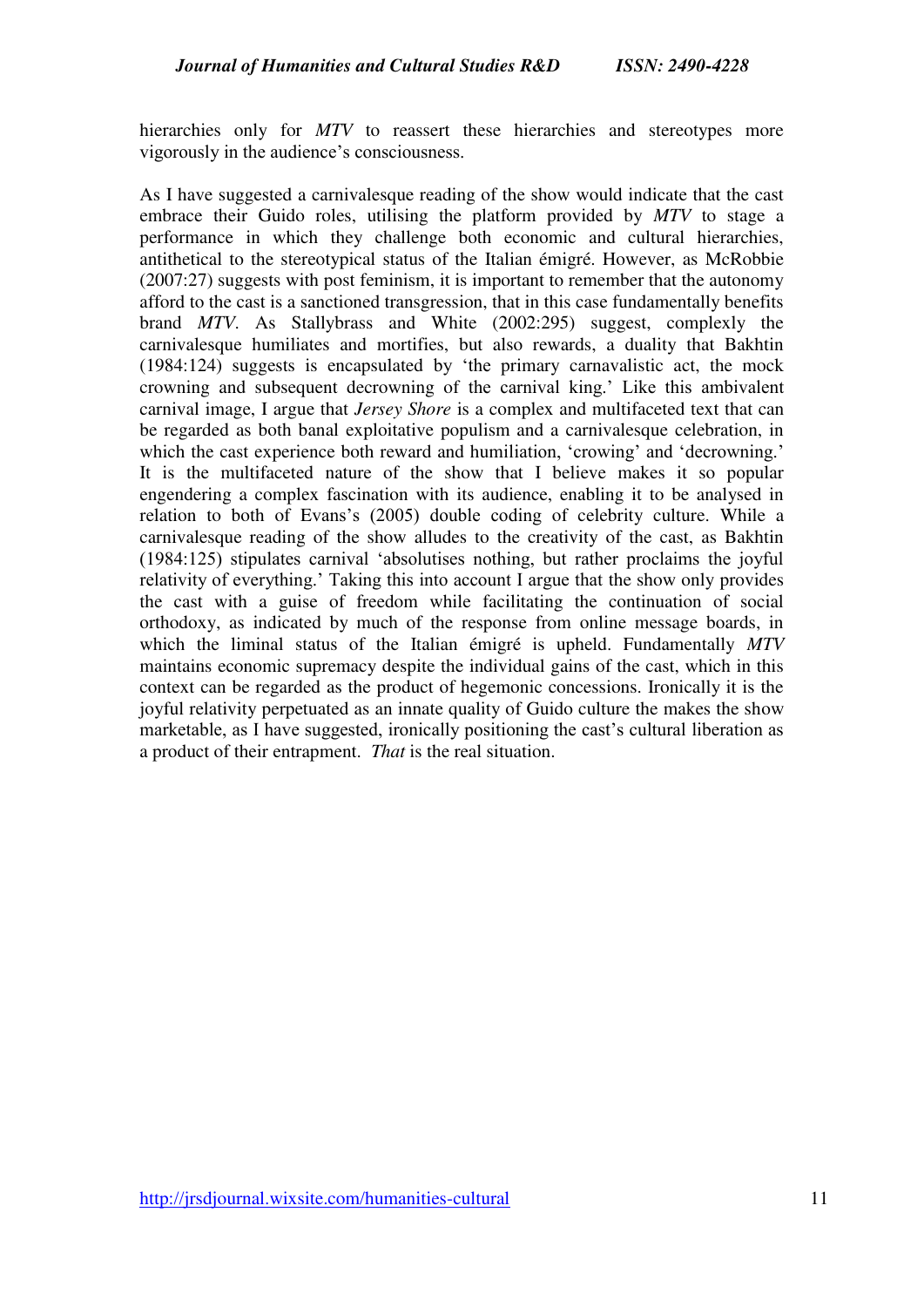## **Bibliography**.

About New Jersey Message Board (2010) *MTV's Jersey Shore Makes A Mockery Of The REAL Jersey Shore.* About New Jersey [Website] post by 'Samzongb' Available from:<http://forum.aboutnewjersey.com/forumdisplay.php?f=38>(Accessed 8/5/12)

Adams, Raymond (2009) *Italian Group Ask MTV To Yank Jersey Shore.* NY Mag [Website] Available from:

[http://nymag.com/daily/entertainment/2009/11/italian\\_groups\\_asks\\_mtv\\_to\\_yank.htm](http://nymag.com/daily/entertainment/2009/11/italian_groups_asks_mtv_to_yank.html) [l](http://nymag.com/daily/entertainment/2009/11/italian_groups_asks_mtv_to_yank.html) (Accessed 12/4/12)

Ahmed, Sara (2004) *The Cultural Politics of Emotion.* New York, Routledge pg 84

Baker, Aaron & Vitullo, Juliann (2001) 'Screening the Italian-American Male' Cited in Lehman, Peter. *Masculinity: Bodies, Movies, Culture,* New York, Routledge pg 214

Bakhtin, Michael (1984) *Problems of Dostoyvesky's Poetics.* Minneapolis, Minneapolis University Press pg 251

Bakhtin, Mikhail (1986) *Rabelais and His World.* Cambridge MA. Mit Press pg 109

Bennett, Andy (2005) *Culture and Everyday Life*. London, Sage pg 95

Bourdieu. Pierre (1984). *Distinction: A social critique of the judgment of taste*. Cambridge, MA, Harvard University Press pg 2

Bridge Nine Message Board (2012) *The Jersey Shore kids are making 100k an episode.* Bridge Nine [Website] Post by 'bobxdown' Available from: [http://www.theb9.com/topic/jersey-shore-kids-are-making-100k-an-episode-posted](http://www.theb9.com/topic/jersey-shore-kids-are-making-100k-an-episode-posted-on-theB9-board/1)[on-theB9-board/1](http://www.theb9.com/topic/jersey-shore-kids-are-making-100k-an-episode-posted-on-theB9-board/1) (Accessed 30/4/12)

Bridge Nine Message Board (2012) *The Jersey Shore kids are making 100k an episode.* Bridge Nine [Website] Post by 'Jerkstore' Available from: [http://www.theb9.com/topic/jersey-shore-kids-are-making-100k-an-episode-posted](http://www.theb9.com/topic/jersey-shore-kids-are-making-100k-an-episode-posted-on-theB9-board/1)[on-theB9-board/1](http://www.theb9.com/topic/jersey-shore-kids-are-making-100k-an-episode-posted-on-theB9-board/1) (Accessed 30/4/12)

Bridge Nine Message Board (2011) *The Jersey Shore kids are making 100k an episode.* Bridge Nine [Website] Post by 'ZolfWang' Available from: [http://www.theb9.com/topic/jersey-shore-kids-are-making-100k-an-episode-posted](http://www.theb9.com/topic/jersey-shore-kids-are-making-100k-an-episode-posted-on-theB9-board/1)[on-theB9-board/1](http://www.theb9.com/topic/jersey-shore-kids-are-making-100k-an-episode-posted-on-theB9-board/1) (Accessed 30/4/12)

Cook. Jon (2000). 'Culture, Class and Taste'. Cited in Munt, Sally: *Cultural Studies and the Working Class: Subject to Change*. London, Cassell pg 107

Couldry, Nick. (2000) *Inside Culture: Re-imagining the Method of Cultural Studies*. London, Sage pg 101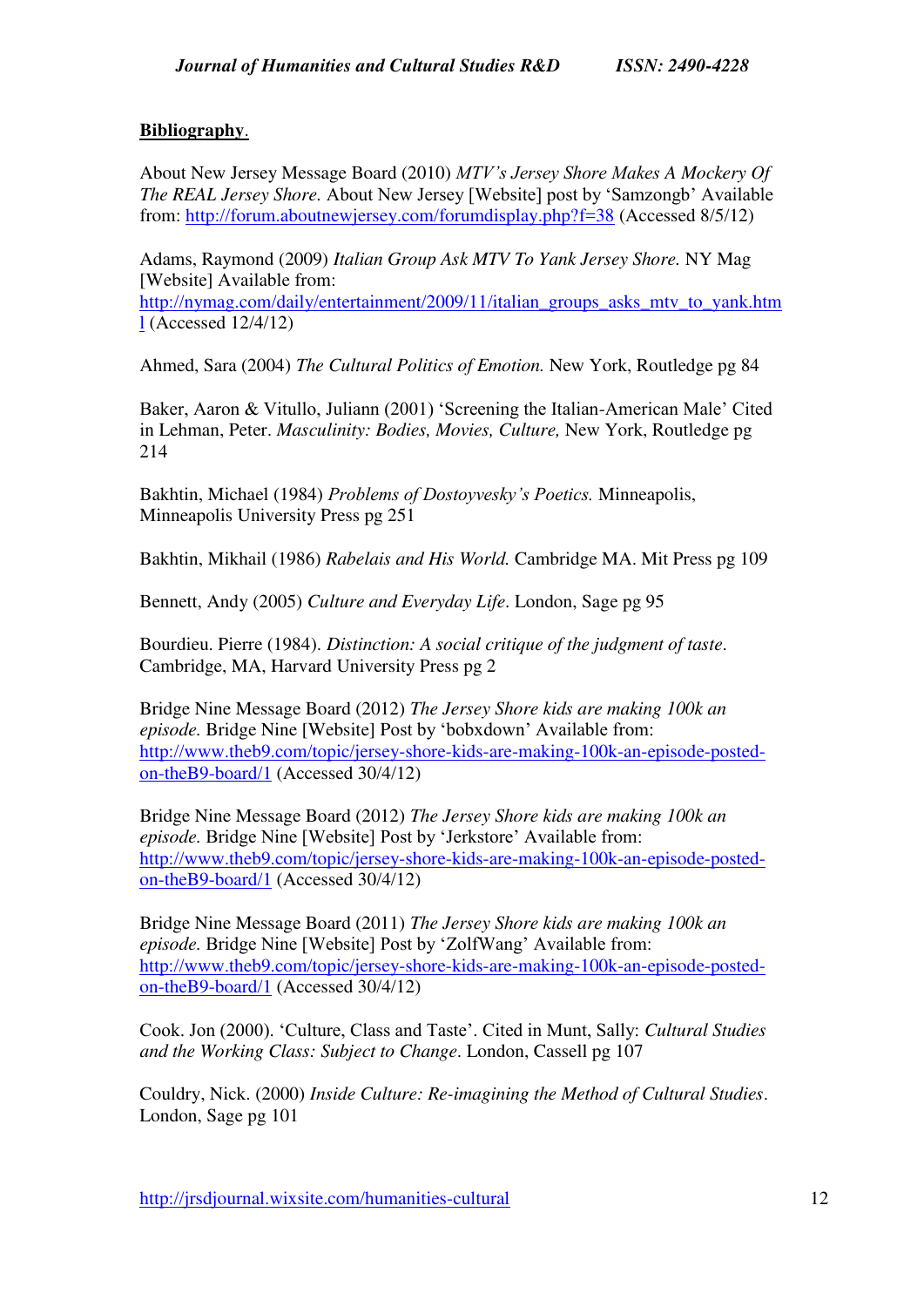Daily Mail (2010) *The Situation gets turned down for a upmarket gym deal in case he 'scares off the posh clients'* Daily Mail Online [Website] Available From: [http://www.dailymail.co.uk/tvshowbiz/article-1340311/The-Situation-gets-turned](http://www.dailymail.co.uk/tvshowbiz/article-1340311/The-Situation-gets-turned-swanky-gym-deal-hed-scare-posh-clients.html)[swanky-gym-deal-hed-scare-posh-clients.html](http://www.dailymail.co.uk/tvshowbiz/article-1340311/The-Situation-gets-turned-swanky-gym-deal-hed-scare-posh-clients.html) (Accessed 12/3/12)

Del Bove, Roberto (2011) Italian Residents Want To Send Jersey Shore Cast Back To New Jersey. Gossip Pond [Website] Available from:<http://gossipond.com/tag/italy/> (Accessed 23/4/12)

Del Bove, Roberto (2011) Jersey Shore Headed to Italy. Italy Doesn't Want It. Morin Paper [Website] Available from: [http://morninpaper.com/2011/03/jersey-shore](http://morninpaper.com/2011/03/jersey-shore-headed-to-italy-italy-doesn)[headed-to-italy-italy-](http://morninpaper.com/2011/03/jersey-shore-headed-to-italy-italy-doesn)doesn't-want-it/ (Accessed 6/4/12)

Delvechio, Paul (2012) *Jersey Shore Season 1* [DVD] MTV. Viacom International

Dyer, Richard, (1977) *Stereotyping: Gays In Film*, London, British Film Institute pg 28

Evans, Jessica (2005) 'Celebrity, Media, and History' Cited In Evans, Jessica & Hesmondhalgh, David *Understanding Media: Inside Celebrity.* Buckingham, Open University Press pg 12-13

Giancola, Sammi (2012) *Jersey Shore Season 1* [DVD] MTV. Viacom International

Gorman, Bill (2011) *Jersey Shore Season Premier Draws Record 8.45 Million Viewers.* TV By Numbers [Website] Available from: [http://tvbynumbers.zap2it.com/2011/01/07/jersey-shore-season-premier-draws-8-4](http://tvbynumbers.zap2it.com/2011/01/07/jersey-shore-season-premier-draws-8-4-million-sets-mtv-all-time-series-high/77688) [million-sets-mtv-all-time-series-high/77688](http://tvbynumbers.zap2it.com/2011/01/07/jersey-shore-season-premier-draws-8-4-million-sets-mtv-all-time-series-high/77688) (Accessed 9/4/12)

Guadagninia Vinchenzo (2012) *Jersey Shore Season 1* [DVD] MTV. Viacom International

Guthmann, Edward (1997) '*Guido' Light on Swagger.* San Francisco Chronicle [Website] Available from: [http://www.sfgate.com/cgi](http://www.sfgate.com/cgi-bin/article.cgi?f=/c/a/1997/07/18/DD32539.DTL)[bin/article.cgi?f=/c/a/1997/07/18/DD32539.DTL](http://www.sfgate.com/cgi-bin/article.cgi?f=/c/a/1997/07/18/DD32539.DTL) (Accessed 9/4/12)

 IMDB Message Board (2010) *Jersey Shore Season 1.* IMDB [Website] Post by 'samtasia69' Available from: <http://imdb.com/title/ttl563069>(Accessed 30/4/12)

Jacobs, Andrews (2002) *Appropriating A Slur: Semantic Looping in African American Usage of Nigga.* A Journal of Media and Culture Vol 5 (4) pg 15.

Jersey Shore (2012) *Jersey Shore Season 1* [DVD] MTV. Viacom International

Kaufman, Gil (2009) *Jersey Shore Cast Members Defends Show Against Detractors*. MTV [Website] Available from: [http://www.mtv.com/news/articles/1627353/jersey](http://www.mtv.com/news/articles/1627353/jersey-shore-castmembers-defends-show-against-detractors.jhtml)[shore-castmembers-defends-show-against-detractors.jhtml](http://www.mtv.com/news/articles/1627353/jersey-shore-castmembers-defends-show-against-detractors.jhtml) (Accessed 3/5/12)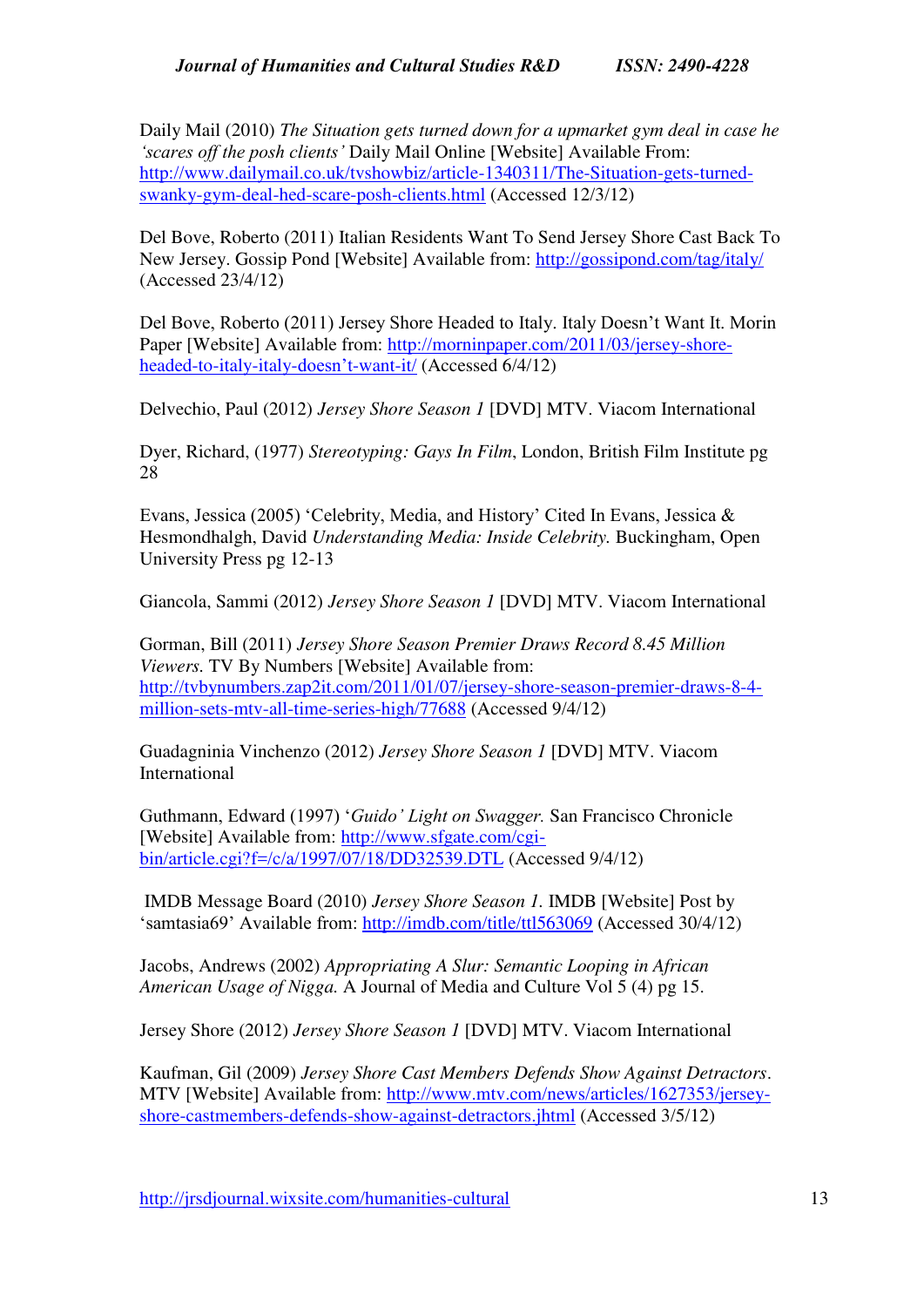Kraszewski, Jon (2010) *Coming to a Beach Near You! Examination of Ethnic and State Identity in Jersey Shore.* Flow TV [Website] Available from: [http://flowtv.org/2010/02/coming-to-a-beach-near-you-examinations-of-ethnic-and](http://flowtv.org/2010/02/coming-to-a-beach-near-you-examinations-of-ethnic-and-state-identity-in-jersey-shore-jon-kraszewski-seton-hall-university/)  [state-identity-in-jersey-shore-jon-kraszewski-seton-hall-university/](http://flowtv.org/2010/02/coming-to-a-beach-near-you-examinations-of-ethnic-and-state-identity-in-jersey-shore-jon-kraszewski-seton-hall-university/) (Accessed 27/4/12)

Little, William (1973) *The Shorter Oxford English Dictionary: On Historical Principles Vol II* Oxford, Clarendon Press pg 84

McDonald, Mary Ann (2002) *Italian American Women as Comic Fools: Exploding the Stereotype.* Literature Interpretation Theory Vol 13 (3) pg 155

McRobbie, Angela (2007) 'Post Feminism and Popular Culture: Bridget Jones and the New Gender Regime.' Cited in Tasker & Negra, Dianne. *Interrogating Post Feminism.* London, Duke pg 27

Orsi, Robert (1992) *The Religious Boundaries of an In-between People: Street Feste and the problem of the Dark-Skinned Other in Italian Harlem, 1920-1990.* American Quarterly. Vol 44 (3) pg 4

Ortiz-Magro. Ronnie, (2012) *Jersey Shore Season 1* [DVD] MTV. Viacom International

Pisa, Nick (2011) '*When I See This I Wonder Whether Bin Laden Had A Point.' Italy Reels In Horror as Jersey Shore Finally Hits Airwaves.* Daily Mail Online [Website] Available From: [http://www.dailymail.co.uk/news/article-1370920/Jersey-Shore-hits-](http://www.dailymail.co.uk/news/article-1370920/Jersey-Shore-hits-Italian-TV-When-I-I-Wonder-Bin-Laden-Point.html?ITO=1490)[Italian-TV-When-I-I-Wonder-Bin-Laden-Point.html?ITO=1490](http://www.dailymail.co.uk/news/article-1370920/Jersey-Shore-hits-Italian-TV-When-I-I-Wonder-Bin-Laden-Point.html?ITO=1490) (Accessed 10/4/12)

Polizzi, Nicole (2012) *Jersey Shore Season 1* [DVD] MTV. Viacom International

Privarnick, Angelina (2012) *Jersey Shore Season 1* [DVD] MTV. Viacom International

Rowe, Kathleen (1995) *The Unruly Woman: Gender and the Genre so f Laughter* Austin University of Texas Press pg 32

Salazar, Leona (2011) *Defending Our 'Shore.'* Bernard Goldberg [Website] Available from:<http://www.bernardgoldberg.com/defending-our-shore/>(Accessed 8/5/12)

Schneider, Michael (2011) *Jersey Shore: In Their Own Words.* T.V Guide [Magazine] March  $14<sup>th</sup>$  pg 10-11

Seidman, Robert (2010) *Ratings Juggernaut Jersey Shore Helps MTV To Best Summer Ratings In Three Years.* TV By Numbers [Website] Available from: [http://tvbynumbers.zap2it.com/2010/09/01/ratings-juggernaut-jersey-shore-helps-mtv](http://tvbynumbers.zap2it.com/2010/09/01/ratings-juggernaut-jersey-shore-helps-mtv-to-best-summer-raitings-in-three-yearrs/61892)[to-best-summer-raitings-in-three-yearrs/61892](http://tvbynumbers.zap2it.com/2010/09/01/ratings-juggernaut-jersey-shore-helps-mtv-to-best-summer-raitings-in-three-yearrs/61892) (Accessed 22/4/12)

Sorrentino, Michael (2012) *Jersey Shore Season 1* [DVD] MTV. Viacom International